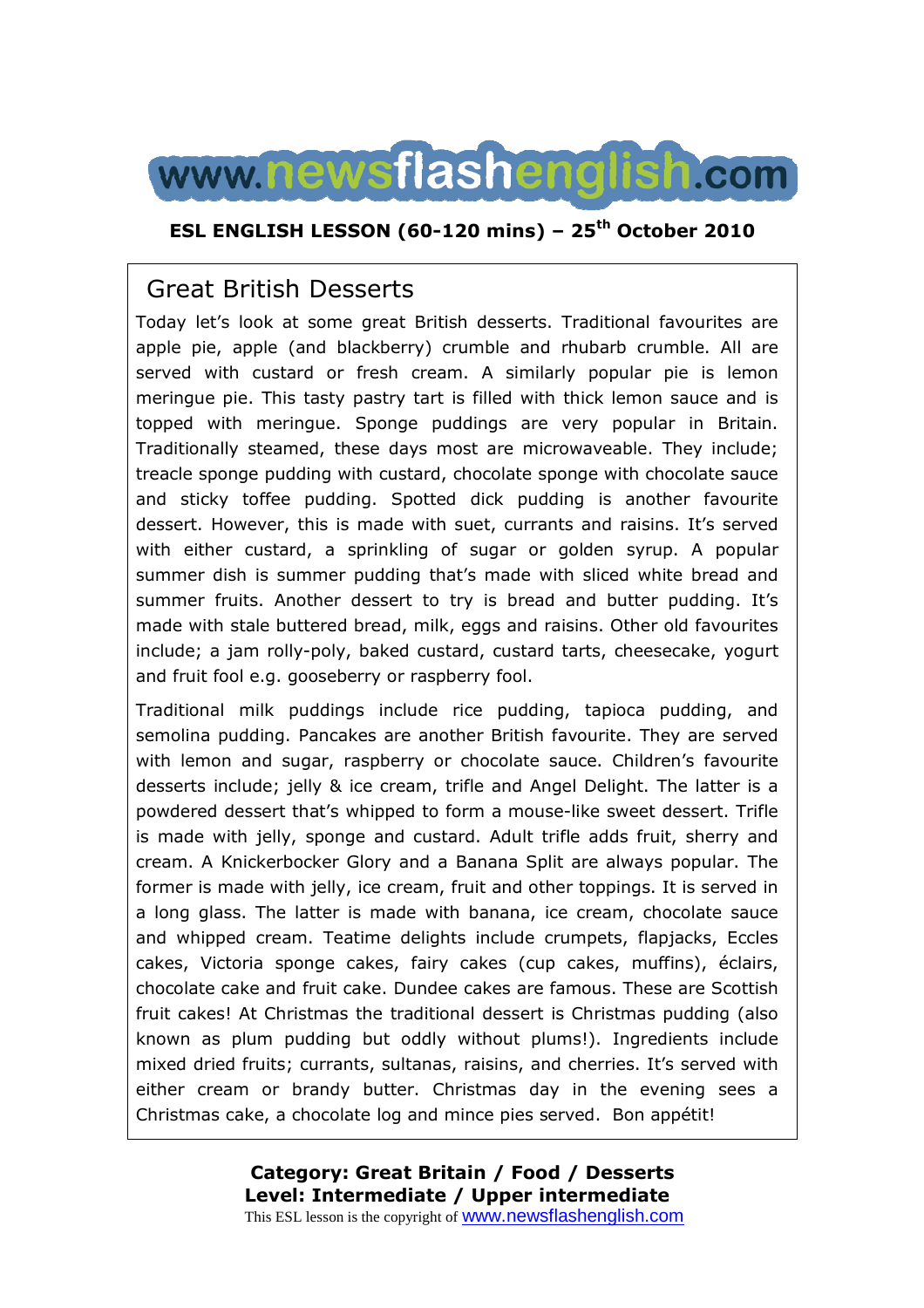Great British Desserts – *25th October 2010*

# **FXFRCISES**

1. British Desserts: Name three British desserts. Go round the room swapping details.

2. Geography: Great Britain: Where is Great Britain? What countries make up Great Britain? What is its capital? What seas surround it? Draw a map on the board then look on Google maps to help you.

3. Dictation: The teacher will read four to six lines of the article slowly and clearly. Students will write down what they hear. The teacher will repeat the passage slowly again. Self-correct your work from page one - filling in spaces and correcting mistakes. Be honest with yourself on the number of errors. Advise the teacher of your total number of errors. Less than five is very good. Ten is acceptable. Any more is room for improvement! More than twenty - you need to do some work!

4. Reading: The students should now read the article aloud, swapping readers every paragraph.

5. Vocabulary: Students should now look through the article and underline any vocabulary they do not know. Look in dictionaries. Discuss and help each other out. The teacher will go through and explain any unknown words or phrases.

6. The article: Students should look through the article with the teacher.

- a) What is the article about?<br>b) What do you think about t
- What do you think about the article?

7. Let's think! Think of five great British desserts you like from the article. Then add five desserts you like to eat from your country. Write them below. Explain to your partner why you chose these. How do they compare?

| Five GB desserts | Five desserts from your country |
|------------------|---------------------------------|
|                  |                                 |
|                  |                                 |
|                  |                                 |
|                  |                                 |
|                  |                                 |

**The teacher** will choose some pairs to discuss their findings in front of the class.

8. Let's talk! In pairs. Imagine you are in a restaurant enjoying a meal. You have just finished your main course. You are considering a dessert. You need to hail the *waiter/waitress* to bring you the dessert menu. Choose a dessert, discussing the different options. Order your dessert then continue the conversation about which desserts you like e.g. which are your favourite desserts? Where is a good place to buy them or to eat them in another restaurant etc… Try to make it light hearted. *5 minutes.*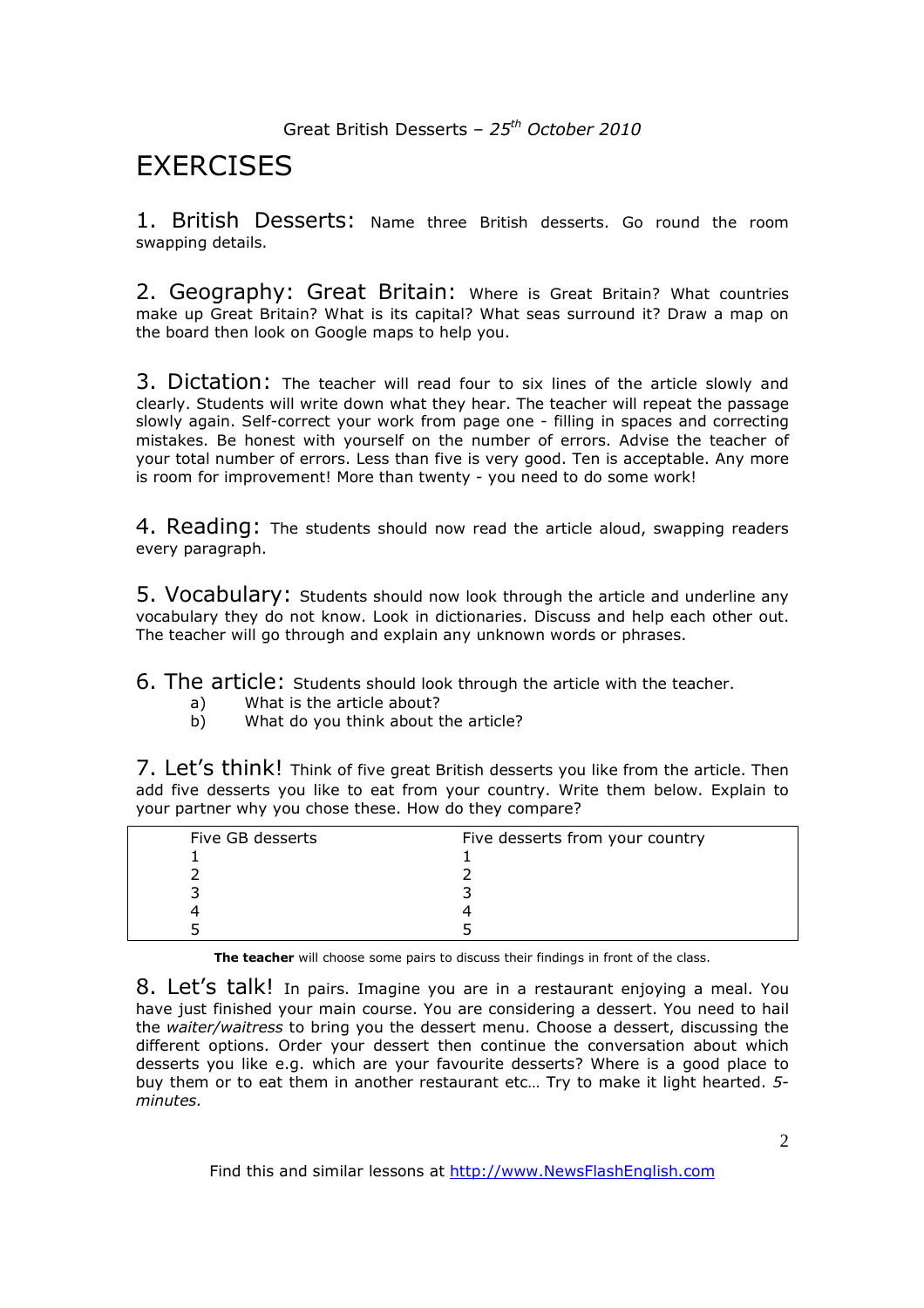### Great British Desserts – *25th October 2010*

9. Let's debate: In pairs. Students A think British food is fantastic. Students B think otherwise. Explain why.

10. Let's think! Swap partners. With your new partner on the board think of as many uses for *'desserts'* as you can. Write them on the board. *One-two minutes.*  Compare with other teams. Using your words compile a short dialogue together.

11. Let's talk! Radio Great Britain: *In pairs/threes*. Imagine you are in Radio Great Britain. One of you is the presenter. The other student(s) are foreign students who are visiting Great Britain. Today's subject is great British desserts. Describe what you think of British desserts - what you like, what you would like to try, what you like to eat in your country, how they differ etc… 5*-minutes.* 

12. Let's do 'The Article Quiz': Have the students quiz each other in pairs. They score a point for each correct answer and half a point each time they have to look at the article for help. See who can get the highest score!

#### **Student A**

- 1) Name the milk puddings.
- 2) What is a Knickerbocker Glory?
- 3) What is Angel Delight?
- 4) What is eaten at Christmas?
- 5) Name the fools.

#### **Student B**

- 1) Name three puddings.
- 2) Name two crumbles.
- 3) What do kids love?
- 4) What is Spotted Dick?<br>5) Name three teatime de
- Name three teatime delights.

13. Presentation: In pairs, groups or individually: Prepare in class or at home a 2 minute presentation on *Great British Desserts*. Stand at the front of the class to give your presentation to the class. The class can vote on the best presentation. Class – After the presentations go through the strong and weak points on each presentation. Learn from the results.

14. Let's write an e-mail: Write and send a 200 word e-mail to your teacher about: **Great British desserts**. Your e-mail can be read out in class.

15. Quickfire! In a group in a circle. A quickfire session. The teacher asks the class, **"My favourite dessert…"**

16. Sentence starters: Finish these sentence starters. Correct your mistakes. Compare what other people have written.

- a) My favourite dessert
- b) Desserts
- c) In my country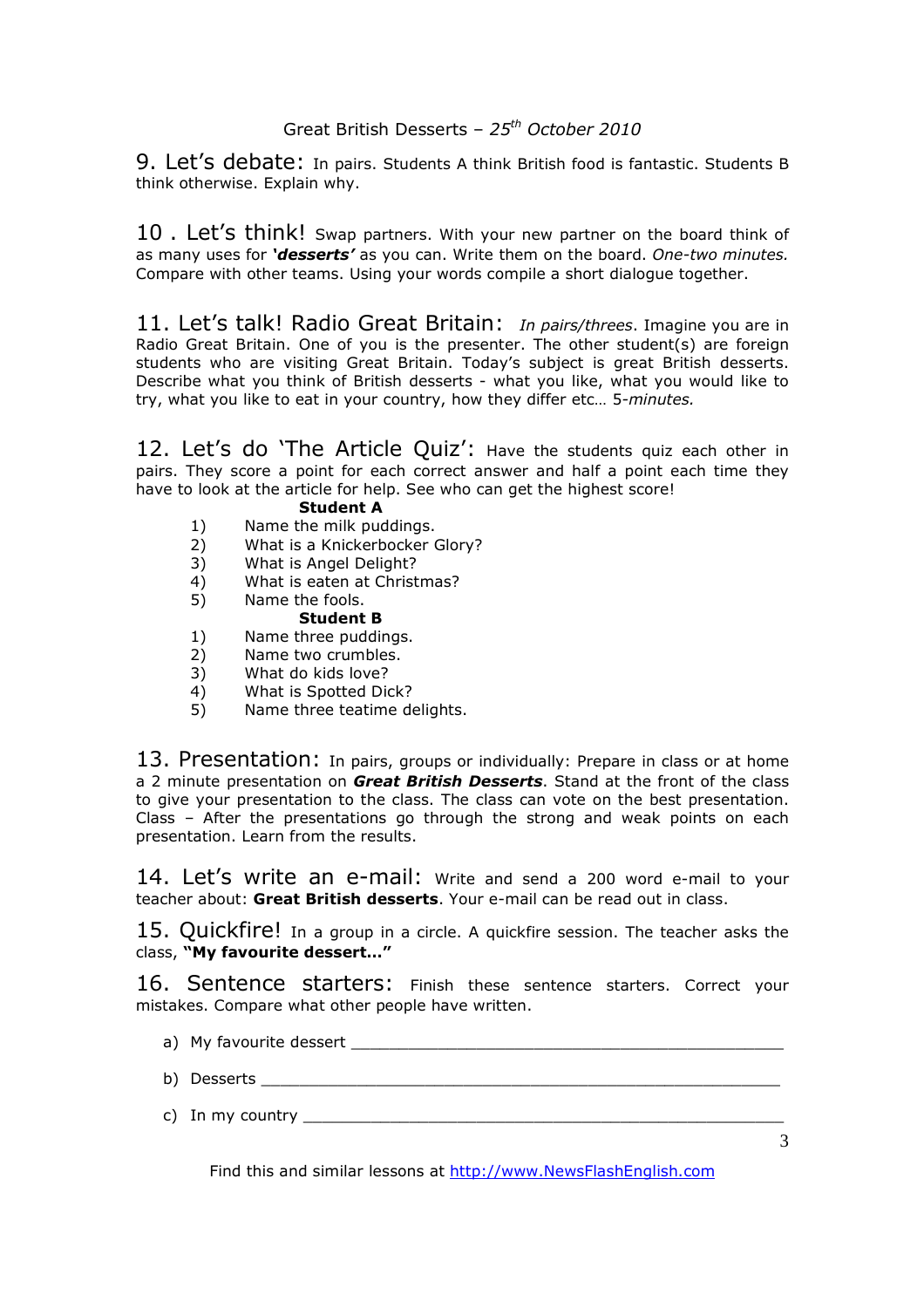Great British Desserts – *25th October 2010*

# DISCUSSION

#### **Student A questions**

- 1) Did the headline make you want to read the article?<br>2) What is your favourite dessert?
- What is your favourite dessert?
- 3) What desserts don't you like?
- 4) Do people like to eat desserts in your country?
- 5) What is your countries No 1 dessert?
- 6) What desserts do you eat at Christmas?
- 7) Are there 'special occasion' desserts you eat in your country?
- 8) Have you ever eaten a sponge or suet pudding?
- 9) Have you ever tried an apple pie or crumble?
- 10) What three great British desserts might you like to try?

#### **Student B questions**

- 1) What is the difference between a dessert and a desert?
- 2) What three great British desserts might you like to try?
- 3) Do you have any silly names like 'Knickerbocker Glory' for your country's desserts?
- 4) What are the children's favourite desserts in your country?
- 5) Do you eat milk puddings?
- 6) What teatime delights do you like?
- 7) What are the traditional favourite desserts in your country?
- 8) Name three local or regional desserts in your country. Describe them.
- 9) What three desserts do you microwave?
- 10) Did you like this discussion?

# SPEAKING

### Let's play a game! Great British Desserts

*Allow 10 minutes – As a class / small groups / pairs / 1 to 1* 

Form a circle or go round the room in a clockwise direction.

*"I went to a British restaurant and I ordered …"* 

The idea of the game is that each person has to remember what was previously said then add one more *Great British Dessert*. The list will therefore get longer and longer.

When a student cannot remember the order or cannot think of another *Great British Dessert* they are 'eliminated'!

The winner is the one at the end not eliminated!

**The teacher can moderate the session.**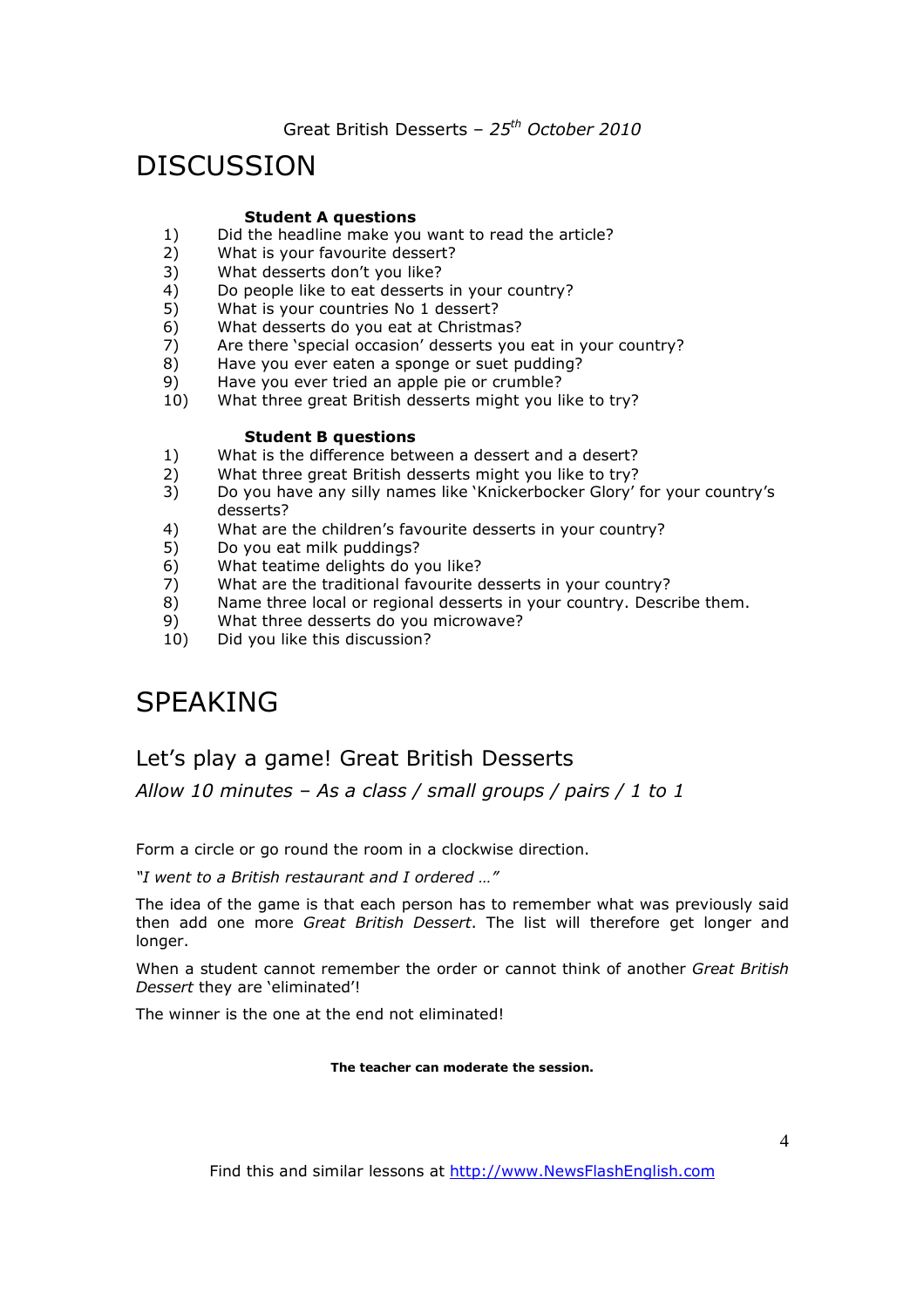## GAP FILL: READING

Put the words into the gaps in the text.

Today let's look at some great British desserts. (1)\_\_\_\_\_\_ favourites are apple pie, apple (and blackberry) (2)\_\_\_\_\_ and rhubarb crumble. All are served with custard or fresh cream. A similarly popular pie is lemon meringue (3)\_\_\_\_\_\_. This tasty pastry tart is filled with thick lemon sauce and is topped with meringue. Sponge puddings are very popular in Britain. Traditionally steamed, these days most are microwaveable. They include; treacle sponge pudding with custard, chocolate sponge with chocolate sauce and sticky toffee pudding. Spotted dick pudding is another favourite (4)\_\_\_\_\_\_. However, this is made with suet, currants and raisins. It's served with either custard, a sprinkling of sugar or golden syrup. A popular summer (5)\_\_\_\_\_ is summer pudding that's made with sliced white bread and summer fruits. Another dessert to try is bread and butter (6)\_\_\_\_\_. It's made with stale buttered bread, milk, eggs and raisins. Other old favourites include; a jam rolly-poly, baked custard, custard (7)\_\_\_\_\_, cheesecake, yogurt and fruit (8)\_\_\_\_ e.g. gooseberry or raspberry fool. *dessert pie fool crumble dish pudding tarts traditional*

Traditional milk puddings include rice pudding, tapioca pudding, and semolina pudding. Pancakes are another British favourite. They are served with lemon and sugar, raspberry or chocolate sauce. Children's favourite desserts include; (1)\_\_\_\_\_ & ice cream, (2)\_\_\_\_\_ and Angel Delight. The latter is a powdered dessert that's whipped to form a mouse-like sweet dessert. Trifle is made with jelly, (3)\_\_\_\_\_ and custard. Adult trifle adds fruit, sherry and cream. A Knickerbocker Glory and a Banana Split are always popular. The (4)\_\_\_\_\_ is made with jelly, ice cream, fruit and other  $(5)$  . It is served in a long glass. The  $(6)$  is made with banana, ice cream, chocolate sauce and whipped cream. Teatime delights include crumpets, flapjacks, Eccles cakes, Victoria sponge (7)\_\_\_\_\_, fairy cakes (cup cakes, muffins), éclairs, chocolate cake and fruit cake. Dundee cakes are famous. These are Scottish fruit cakes! At Christmas the traditional dessert is Christmas pudding (also known as plum pudding but oddly without plums!). Ingredients include mixed dried (8)\_\_\_\_\_; currants, sultanas, raisins, and cherries. *trifle latter sponge toppings cakes former fruits jelly*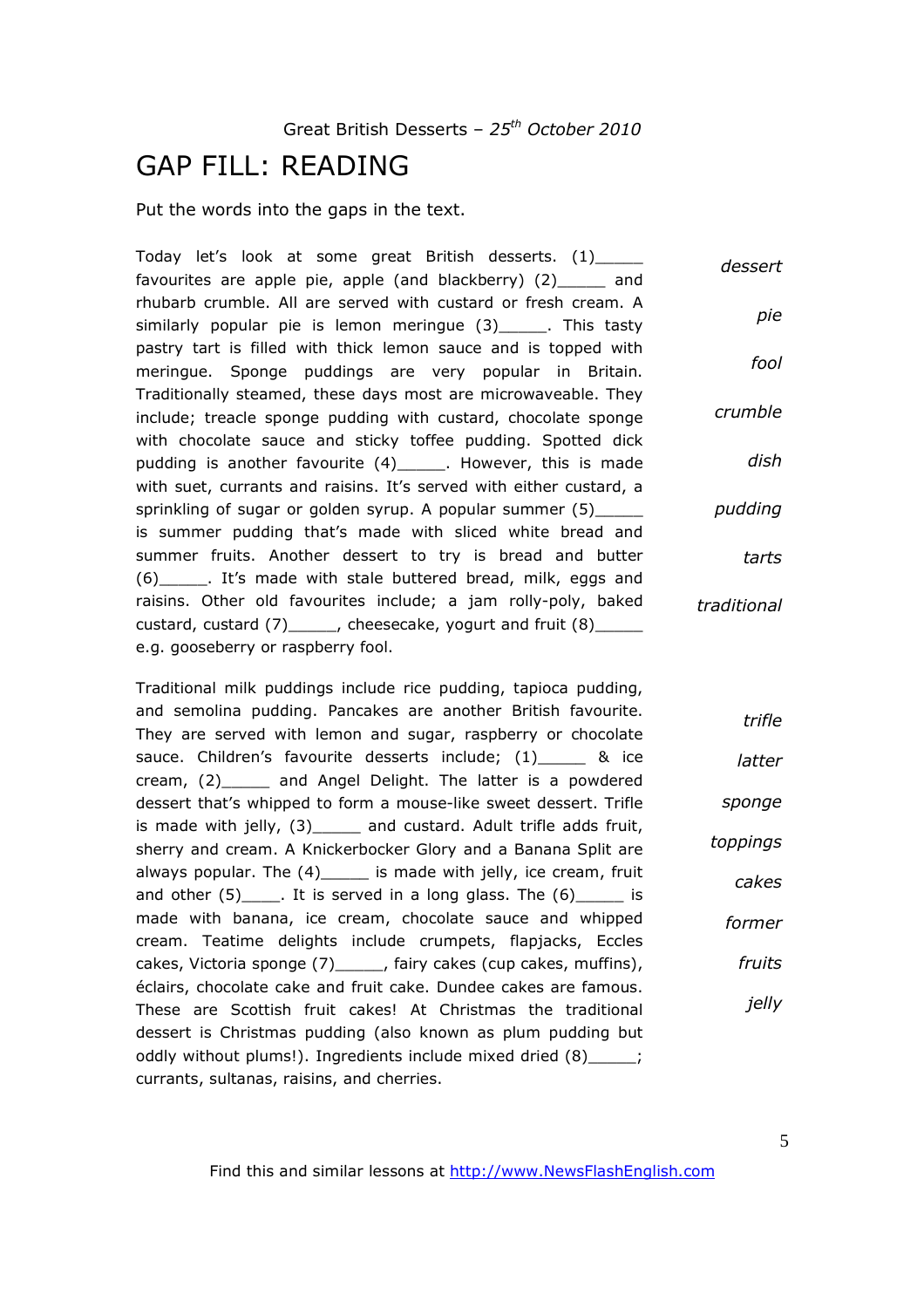## GAP FILL: LISTENING

*Listen and fill in the spaces.* 

## Great British Desserts

Today let's look at some **was allocated as a set of the set of the Traditional favourites are** apple pie, apple (and blackberry) crumble and rhubarb crumble. All are served with custard or fresh cream. A \_\_\_\_\_\_\_\_\_\_\_\_\_\_\_\_\_\_\_\_\_ is lemon meringue pie. This tasty pastry tart is filled with thick lemon sauce and is topped with meringue. Sponge puddings are very popular in Britain. Traditionally steamed, these days most are microwaveable. They include; \_\_\_\_\_\_\_\_\_\_\_\_\_\_\_\_\_\_\_\_\_\_\_\_\_\_\_\_ with custard, chocolate sponge with chocolate sauce and sticky toffee pudding. Spotted dick pudding is another favourite dessert. However, this is made with suet, currants and raisins. It's served with either custard, a sprinkling of sugar or golden syrup. A is summer pudding that's made with sliced white bread and summer fruits. Another dessert to try is bread and butter Pudding. It's made with \_\_\_\_\_\_\_\_\_\_\_\_\_\_\_\_\_\_\_\_, milk, eggs and raisins. Other old favourites include; a jam rolly-poly, \_\_\_\_\_\_\_\_\_\_\_\_\_, custard tarts, cheesecake, yogurt and fruit fool e.g. gooseberry or raspberry fool.

Traditional milk puddings include rice pudding, tapioca pudding, and semolina pudding. Pancakes are \_\_\_\_\_\_\_\_\_\_\_\_\_\_\_\_\_\_\_\_\_\_\_\_\_\_\_\_\_\_. They are served with lemon and sugar, raspberry or chocolate sauce. Children's favourite desserts include; jelly & ice cream, trifle and Angel Delight. The latter is a \_\_\_\_\_\_\_\_\_\_\_\_\_\_\_\_ that's whipped to form a mouse-like sweet dessert. Trifle is made with jelly, sponge and custard. Adult trifle adds fruit, sherry and cream. A \_\_\_\_\_\_\_\_\_\_\_\_\_\_\_\_\_\_\_ and a Banana Split are always popular. The former is made with jelly, ice cream, fruit and other toppings. It is served in a long glass. The latter is made with banana, ice cream, chocolate sauce and whipped cream. Teatime delights include crumpets, flapjacks, Eccles cakes, Victoria sponge cakes, fairy cakes (cup cakes, muffins), éclairs, chocolate cake and fruit cake. Dundee cakes are famous. These are \_\_\_\_\_\_\_\_\_\_\_\_\_\_\_\_\_\_\_\_! At Christmas the traditional dessert is \_\_\_\_\_\_\_\_\_\_\_\_\_\_\_\_\_ (also known as plum pudding but oddly without plums!). Ingredients include mixed dried fruits; currants, sultanas, raisins, and cherries. It's served with either cream or brandy butter. Christmas day in the evening sees a Christmas cake, a chocolate log and \_\_\_\_\_\_\_\_\_\_\_\_\_\_\_\_\_. Bon appétit!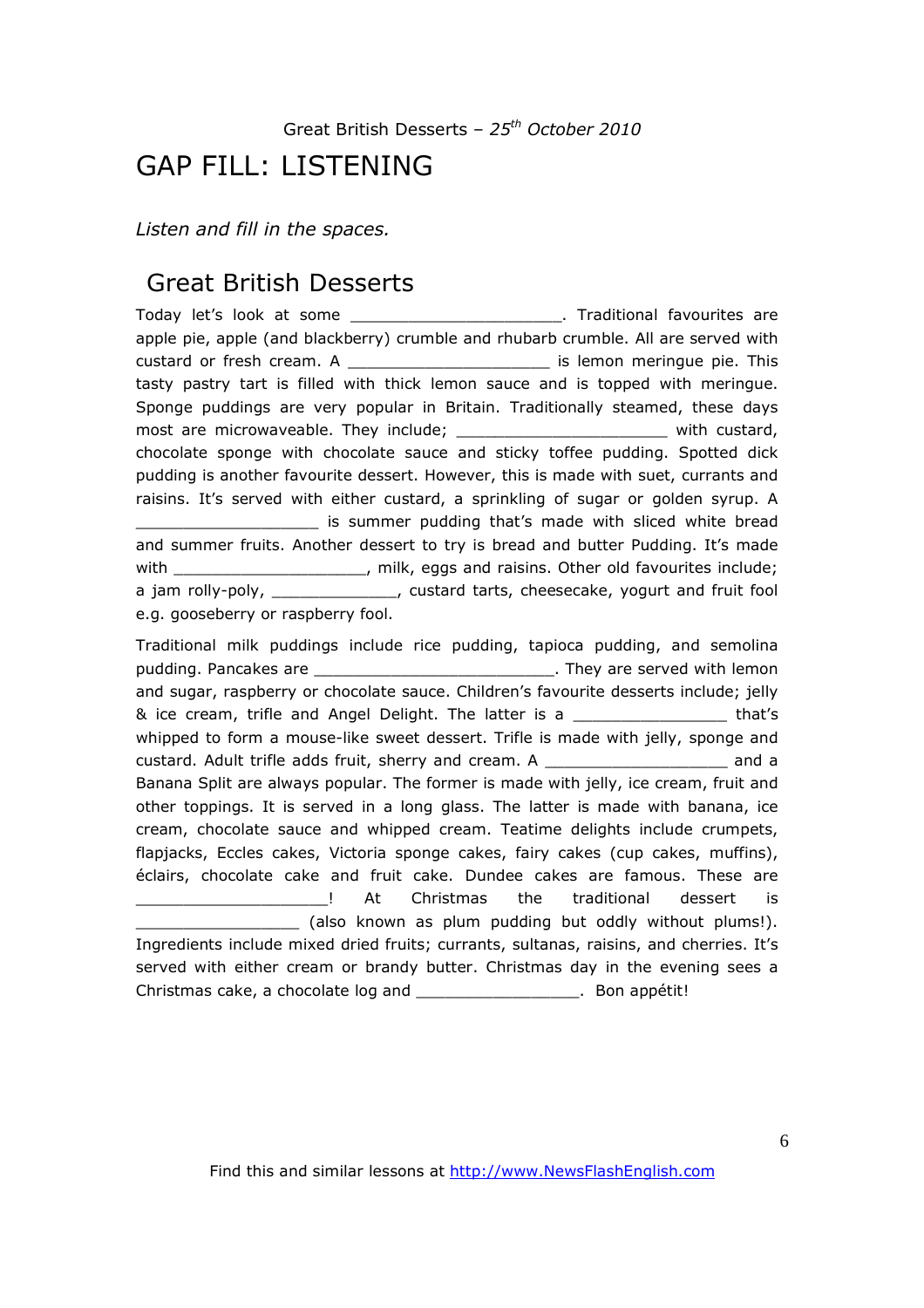## GRAMMAR

Put the words into the gaps in the text.

Today let's look at (1) great British desserts. Traditional favourites are apple pie, apple (and blackberry) crumble and rhubarb crumble. All are served with custard or fresh cream. A similarly popular pie is lemon meringue pie. (2) tasty pastry tart is filled with thick lemon sauce and is topped (3)\_\_ meringue. Sponge puddings are (4) popular in Britain. Traditionally steamed, these days most are microwaveable. (5) include; treacle sponge pudding with custard, chocolate sponge with chocolate sauce and sticky toffee pudding. Spotted dick pudding is another favourite dessert. (6), this is made with suet, currants and raisins. It's served with either custard, a sprinkling of sugar or golden syrup. A popular summer dish is summer pudding (7) 's made with sliced white bread and summer fruits. Another dessert to try is bread and butter pudding. It's made with stale buttered bread, milk, eggs and raisins. (8) old favourites include; a jam rolly-poly, baked custard, custard tarts, cheesecake, yogurt and fruit fool e.g. gooseberry or raspberry fool. *this other with that very some they however*

Traditional milk puddings include rice pudding, tapioca pudding, and semolina pudding. Pancakes are another British favourite. They are served with lemon and sugar, raspberry or chocolate sauce. Children's favourite desserts include; jelly & ice cream, trifle and Angel Delight. The latter is a powdered dessert that's whipped to form a mouse-like sweet dessert. Trifle is made with jelly, sponge and custard. Adult trifle adds fruit, sherry and cream. (1)\_\_ Knickerbocker Glory (2)\_\_ a Banana Split are always popular. The former is made with jelly, ice cream, fruit and other toppings.  $(3)$  is served in a long glass.  $(4)$  latter is made with banana, ice cream, chocolate sauce and whipped cream. Teatime delights include crumpets, flapjacks, Eccles cakes, Victoria sponge cakes, fairy cakes (cup cakes, muffins), éclairs, chocolate cake and fruit cake. Dundee cakes are famous. These are Scottish fruit cakes! (5) Christmas the traditional dessert is Christmas pudding (also known (6)\_\_ plum pudding (7)\_\_ oddly without plums!). Ingredients include mixed dried fruits; currants, sultanas, raisins, and cherries. It's served with either cream (8) brandy butter. *and the but*

Find this and similar lessons at http://www.NewsFlashEnglish.com

*it*

*at*

*a*

*or*

*as*